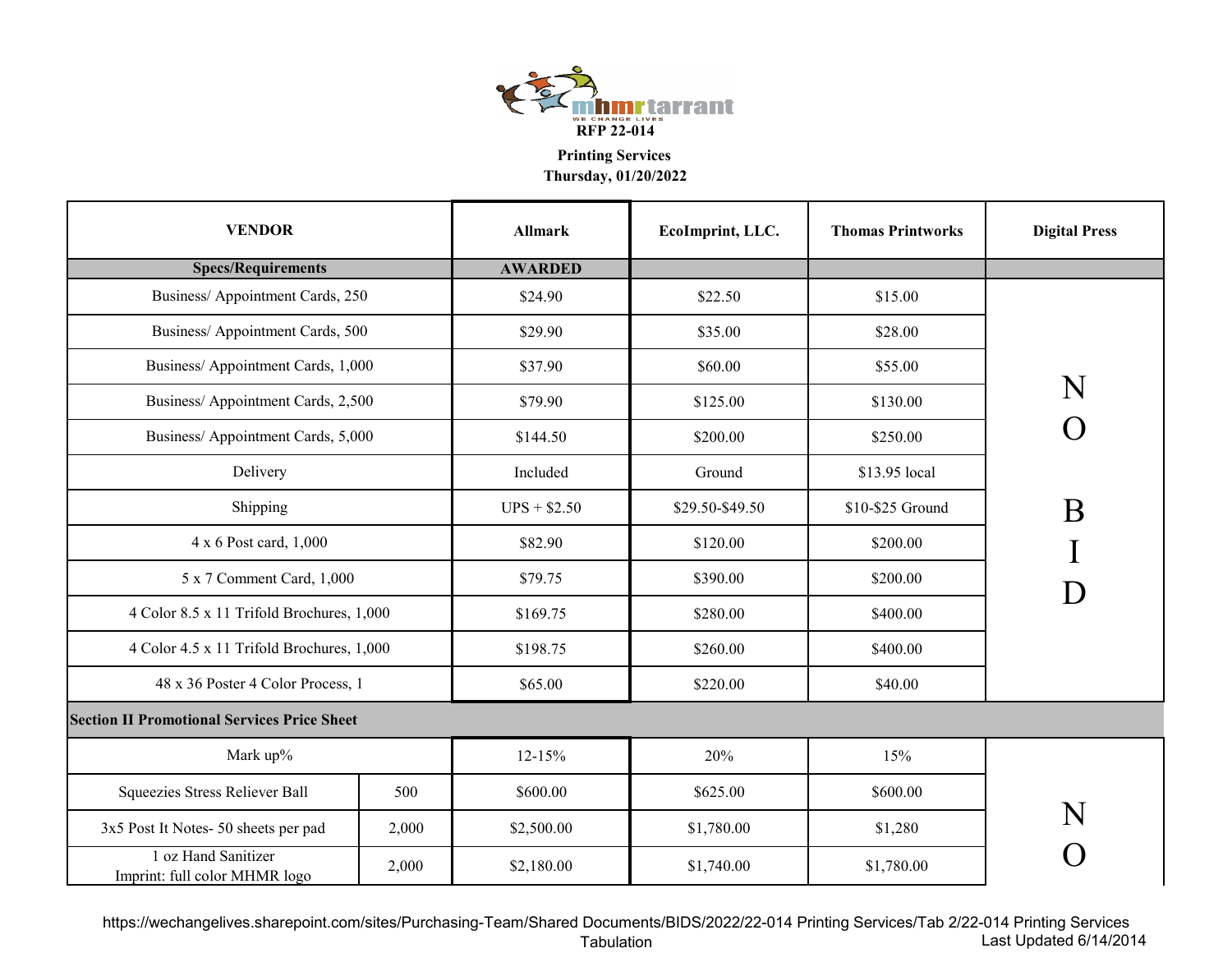| Black Pen w/ White on Barrel Gel<br>Highlighter<br>Imprint: white<br>Plastic Handle Bag<br>Size: 9.5x14 Imprint: Full Color MHMR              | 2,000<br>500 | \$1,300.00<br>\$445.00        | \$2,100.00<br>\$340.00     | \$3,580.00<br>\$1,500   | B                      |
|-----------------------------------------------------------------------------------------------------------------------------------------------|--------------|-------------------------------|----------------------------|-------------------------|------------------------|
| Logo<br>Miscellaneous apparel, T-shirts, Hats,                                                                                                |              | Pricing Varies                | Pricing Varies / 1 pc min. | Quote                   |                        |
| <b>Section III Interior Signs Price Sheet</b>                                                                                                 |              |                               |                            |                         |                        |
| Restrooms 8 x 8                                                                                                                               |              | \$29.00                       | \$85.00                    | \$35.00                 |                        |
| Restrooms with direction arrow                                                                                                                |              | \$29.00                       | \$85.00                    | \$35.00                 |                        |
| Stairs - text only                                                                                                                            |              | \$29.00                       | \$85.00                    | \$35.00                 |                        |
| Stairs with directional arrow                                                                                                                 |              | \$29.00                       | \$85.00                    | \$35.00                 |                        |
| <b>Employees Only</b>                                                                                                                         |              | \$29.00                       | \$14.38                    | \$35.00                 |                        |
| Sign/name Plates 2 x 10 with 1 line of Text                                                                                                   |              | \$9 Plate / \$16.95 w/holder  | \$33.77                    | \$15.00                 |                        |
| Sign/name plates 2 x 10 with 2 line of Texts                                                                                                  |              | \$12 Plate / \$20.70 w/holder | \$37.87                    | \$15.00                 |                        |
| 2 x 8 wall or Desk holder                                                                                                                     |              | \$9.95                        | \$9.25                     | \$10.00                 |                        |
| 2 x 10 wall or desk holder                                                                                                                    |              | \$9.95                        | \$28.85                    | \$10.00                 | B                      |
| Severe Weather Shelter - adhesive decal                                                                                                       |              | \$10.00                       | \$1.70                     | \$25.00                 |                        |
| Severe Weather Shelter - ceiling mount                                                                                                        |              | \$16.95                       | \$68.94                    | \$35.00                 |                        |
| Vinyl window transfers                                                                                                                        |              | $$25-$125$                    | \$2.22                     | $$5.50/sq.$ foot        |                        |
| Hourly Rate for Installation                                                                                                                  |              | \$35/HR                       | N/A                        | \$60/hr                 |                        |
| Is there a discount if plate and holder are<br>purchased together?                                                                            |              | See above pricing.            | N/A                        | No                      |                        |
| MHMR ask vendors to submit a sample<br>catalogue/ price sheet                                                                                 |              | See above pricing.            | Quote Included             | promo.visualogistix.com |                        |
| Section IV Exterior Interior Signs Price Sheet                                                                                                |              |                               |                            |                         |                        |
| Design Phase                                                                                                                                  |              | $\rm N/A$                     | N/A                        | \$125/hr                | B                      |
| Manuafature                                                                                                                                   |              | N/A                           | N/A                        | \$125/hr                | N<br>$\mathcal{O}$     |
| Installation                                                                                                                                  |              | N/A                           | N/A                        | \$60/hr                 | D                      |
| https://wechangelives.sharepoint.com/sites/Purchasing-Team/Shared Documents/BIDS/2022/22-014 Printing Services/Tab 2/22-014 Printing Services |              | Tabulation                    |                            |                         | Last Updated 6/14/2014 |